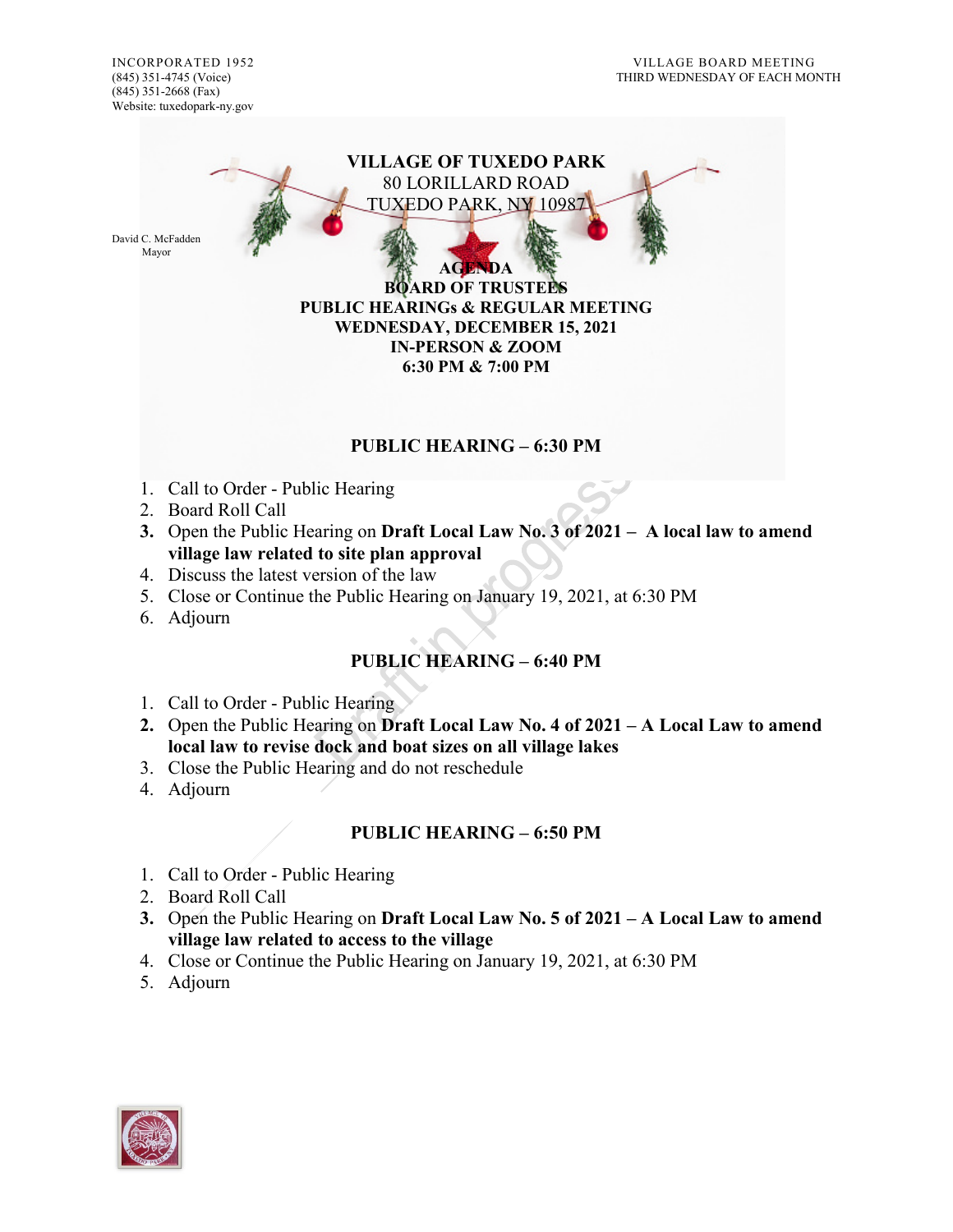(845) 351-2668 (Fax) Website: tuxedopark-ny.gov

**REGULAR MEETING – 7:00 PM**

- 1. Call to Order
- 2. Pledge of Allegiance
- 3. Board Roll Call
- 4. Mayor's Comments
- 5. Reports & Minutes
	- a. DPW Jeff
	- b. Building Department & Construction (oral) John
	- c. Police report (written) Chief
	- d. Road Traffic Change report (oral) Chief
	- e. Legal report (oral) Brian
	- f. Court report
	- g. Water report
	- h. Treasury report
	- i. Trustee Liaison Reports
	- j. Committee reports
		- Beautification (written) Mayor on behalf of TBD Wee Wah Park (written) – Matthew or Denise Climate Smart Communities (CSC) (oral) – Jim
	- k. November Minutes
- 6. Public Comments Two minutes per person on agenda items only
- 7. Consent Agenda
	- a. Add all written reports to the permanent record
	- b. Approval of November Minutes
	- c. Approve Local Law Local Law No. 3 of  $2021 A$  Local Law to amend village law related to site plan approval
	- d. Approve Local Law No. 5 of 2021 A Local Law to amend village law related to access to the village
	- e. Approve the Contractor Vehicle Registration at \$29.95 for multiple vehicles with commercial plates. Contractor vehicles without commercial plates are \$29.95 each additional vehicle
	- f. Approve the 2021 WWBC membership and guest pass fees for the 2022 season. And approve accepting donations for the park renovation
	- g. Award Village Office fuel Oil Tank Replacement to Cross River Environmental at a cost of \$2,150 for a double wall tank